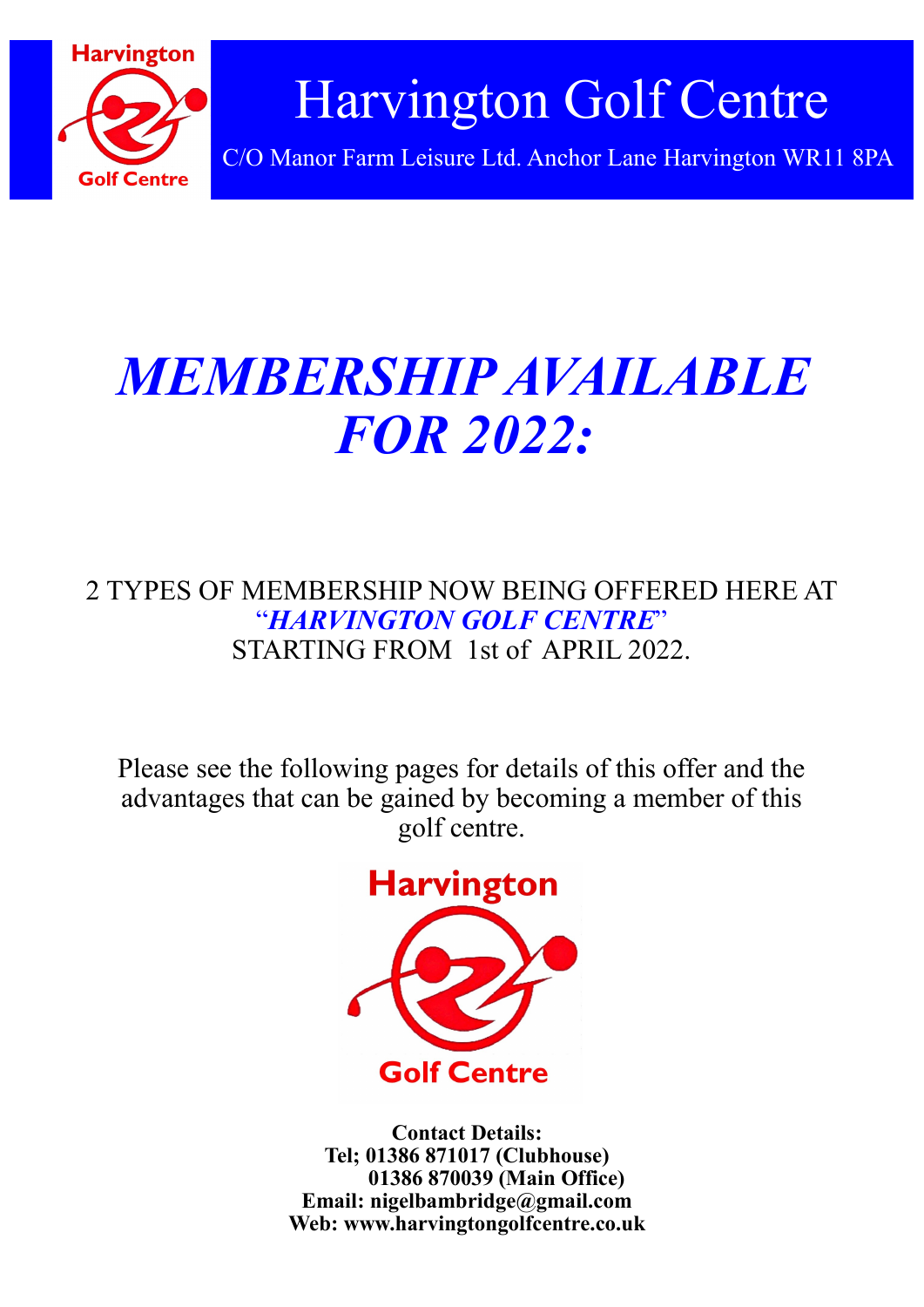## Harvington Golf Centre Membership for the year 1st April 2022– 31st March 2023

We are now only offering membership in 2 formats for the coming year here at Harvington Golf Centre. Any person taking up one of these memberships will become a member of *"Harvington Golf Academy."*

*The two of membership are listed below. Please see notes:*

### **MIDWEEK MEMBERSHIP***. Has now ceased and replaced by 7 day membership.*

#### *2: FULL MEMBERSHIP.*

This membership is aimed at golfers who play regular golf but has a Summer/Winter structure attached that may be suited to every type of golfer. People wishing to take up this option will pay:

#### *No Golf Union Fees.*

**6 x £70 for Summer fees. (April 1st-September 30th) 6 x £40 for Winter fees. (October 1st-March 31st)** *Please see the notes below. For a full explanation of the fees please read attached payment form.*

#### *Subscription Includes:*

Member of the "Harvington Golf Academy" formerly "Harvington Golf Club" now disaffiliated. Unlimited Prepaid golf on the Anchor Course and the Mill Course 7 days a week. Monthly Payments by Standing Order. Eligibility to enter all competitions at the Centre. A chance to obtain an unofficial Handicap (3 x cards required.) H/cap maintained here at the club & used to enter the numerous competitions pre-planned for the new season. Eligibility to enter all competitions at the Centre. Full use of the putting green. Membership card and bag tag. Bring up to 3 guests at a time at a reduced rate of (£12 adult £6 Junior) Twice only for the same guest.

**Payment notes: Fees of £70 are payable monthly for 6 months commencing on 1st of April 2022.**

**This price changes if you take out membership after 1st of June 2022 to £80 per month for the remaining 4 months of summer.**

**Any person taking membership for July and August only (the Holidays) will be charged £100 per month.**

#### *3: COUPLES MEMBERSHIP FULL.*

*This membership will allow couples to join the golf club at a combined reduced rate. No player pays Golf Union Fees.*

*Subscription Includes: Please see individual details above.*

The cost combined for each month will be.

**6 x £110 for summer fees. (April 1st-September 30th) 6 x £70 for winter fees. (October 1st-March 31st )**